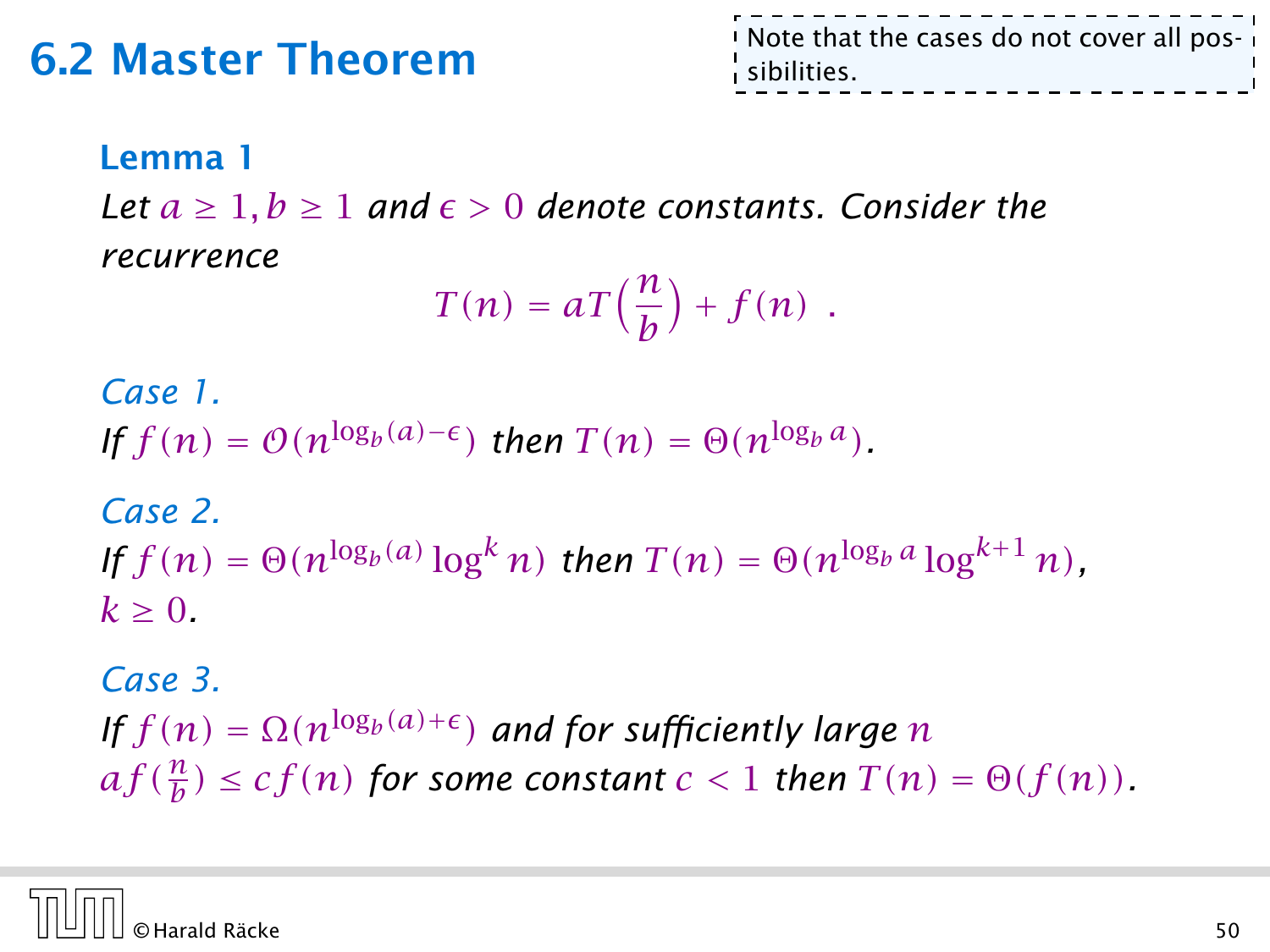We prove the Master Theorem for the case that *n* is of the form  $b^\ell$ , and we assume that the non-recursive case occurs for problem size 1 and incurs cost 1.

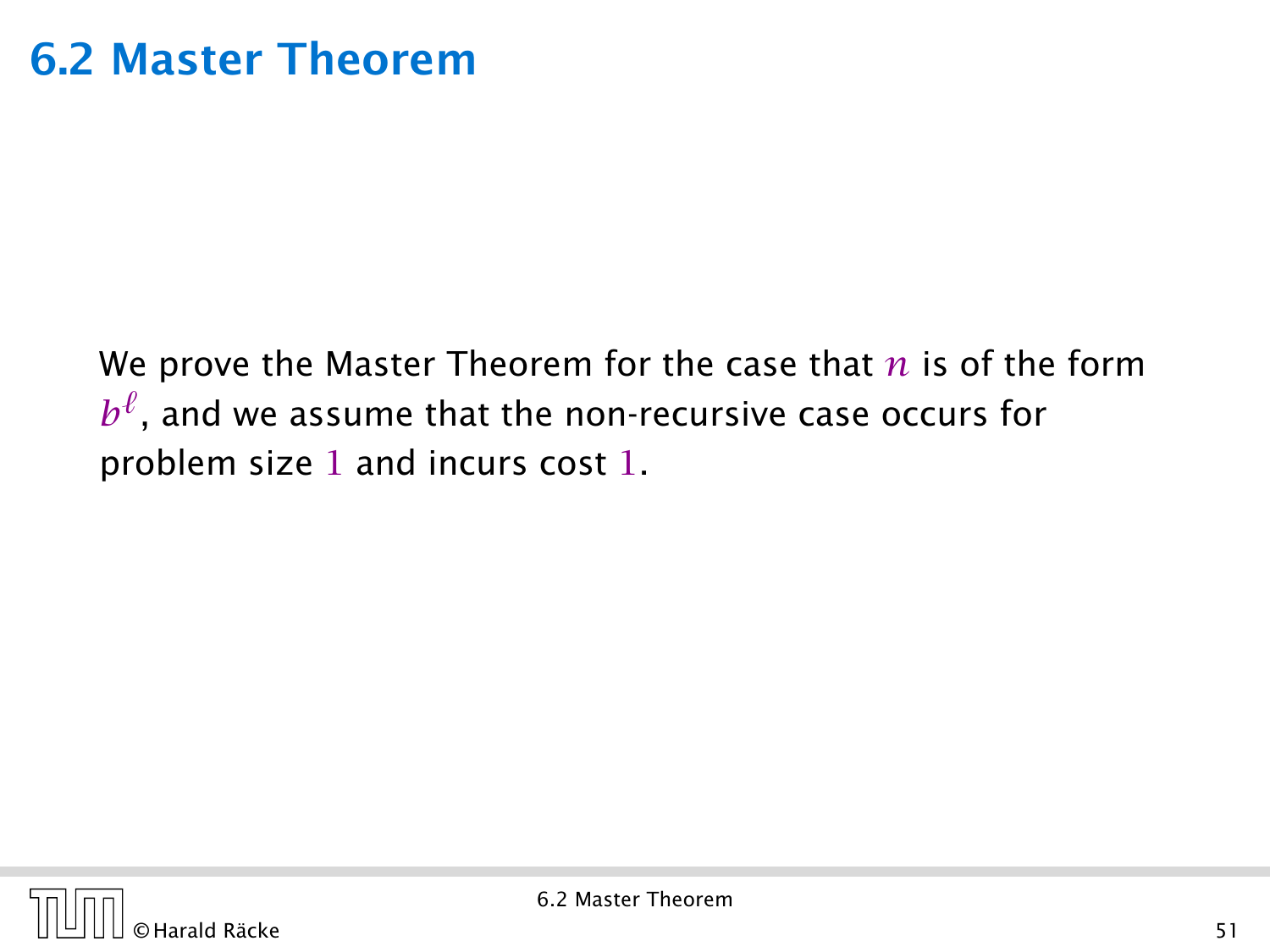### The Recursion Tree

The running time of a recursive algorithm can be visualized by a recursion tree:



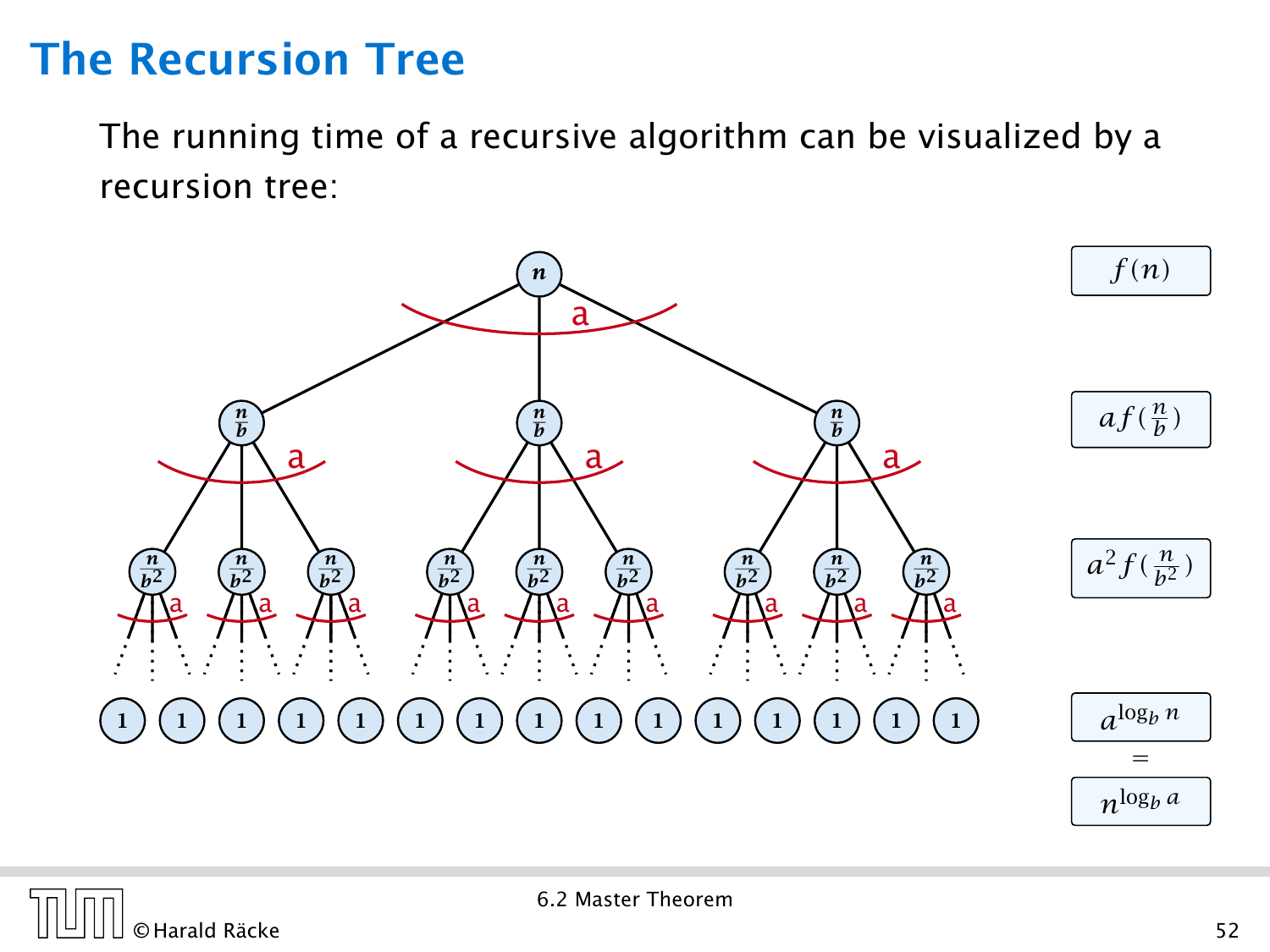### 6.2 Master Theorem

This gives

$$
T(n) = n^{\log_b a} + \sum_{i=0}^{\log_b n - 1} a^i f\left(\frac{n}{b^i}\right) .
$$

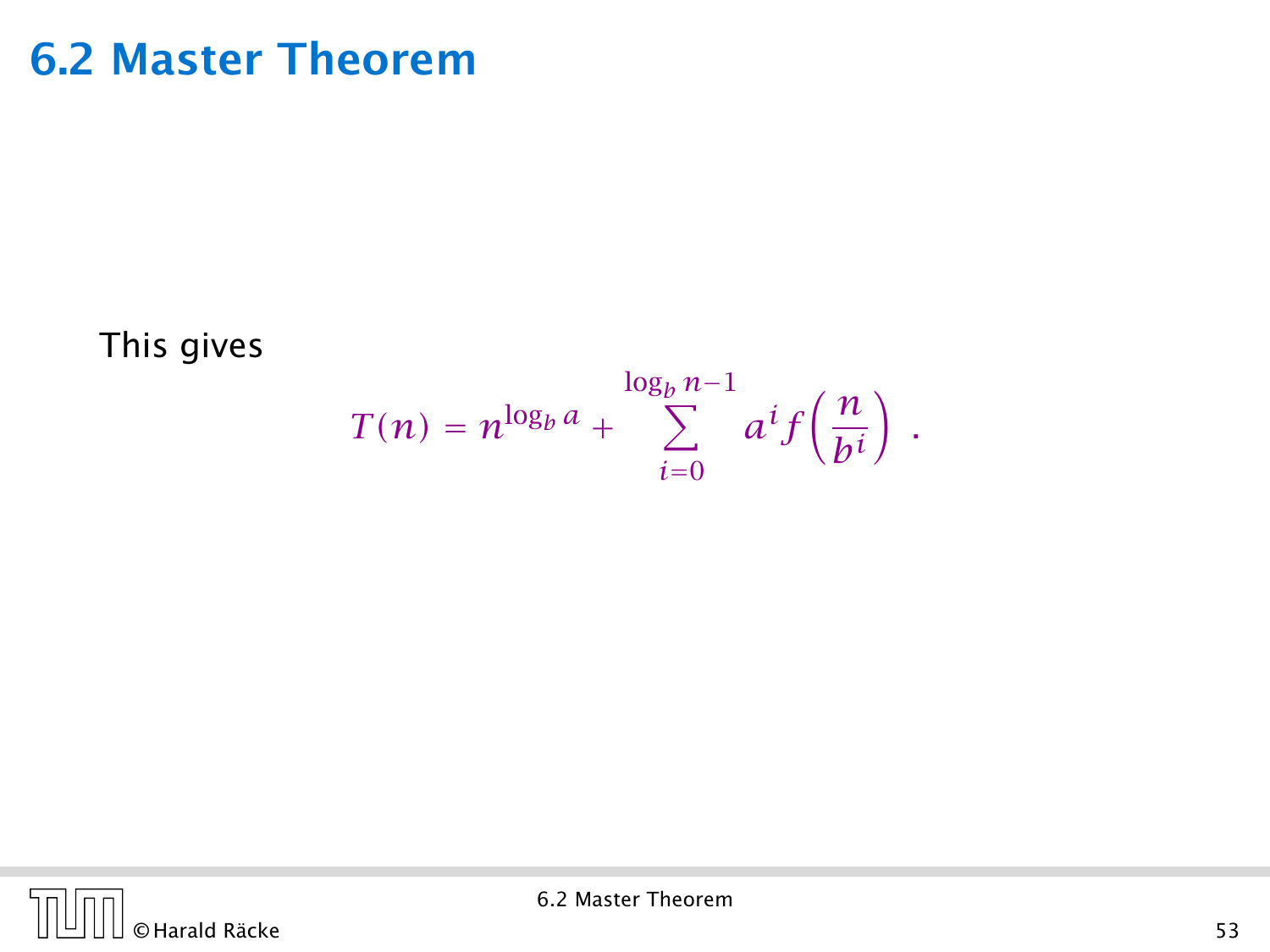Case 1. Now suppose that  $f(n) \leq c n^{\log_b a - \epsilon}$ .

$$
T(n) - n^{\log_b a} = \sum_{i=0}^{\log_b n - 1} a^i f\left(\frac{n}{b^i}\right)
$$
  

$$
\leq c \sum_{i=0}^{\log_b n - 1} a^i \left(\frac{n}{b^i}\right)^{\log_b a - \epsilon}
$$
  

$$
\frac{b^{-i(\log_b a - \epsilon)} = b^{\epsilon i} (b^{\log_b a})^{-i} = b^{\epsilon i} a^{-i}}{b^{-i(\log_b a) - i}} = c n^{\log_b a - \epsilon} \sum_{i=0}^{\log_b n - 1} (b^{\epsilon})^i
$$
  

$$
\frac{\sum_{i=0}^k q^i = \frac{q^{k+1} - 1}{q - 1}}{z n^{\log_b a - \epsilon} (b^{\epsilon \log_b n} - 1)/(b^{\epsilon} - 1)}
$$
  

$$
= c n^{\log_b a - \epsilon} (n^{\epsilon} - 1)/(b^{\epsilon} - 1)
$$
  
Hence,  
Hence,  

$$
T(n) - n^{\log_b a} = \sum_{i=0}^{\log_b n - 1} a^i f\left(\frac{n}{b^i}\right)
$$

$$
T(n) \leq \left(\frac{c}{b^{\epsilon}-1}+1\right) n^{\log_b(a)} \qquad \boxed{\Rightarrow T(n) = O(n^{\log_b a})}.
$$



6.2 Master Theorem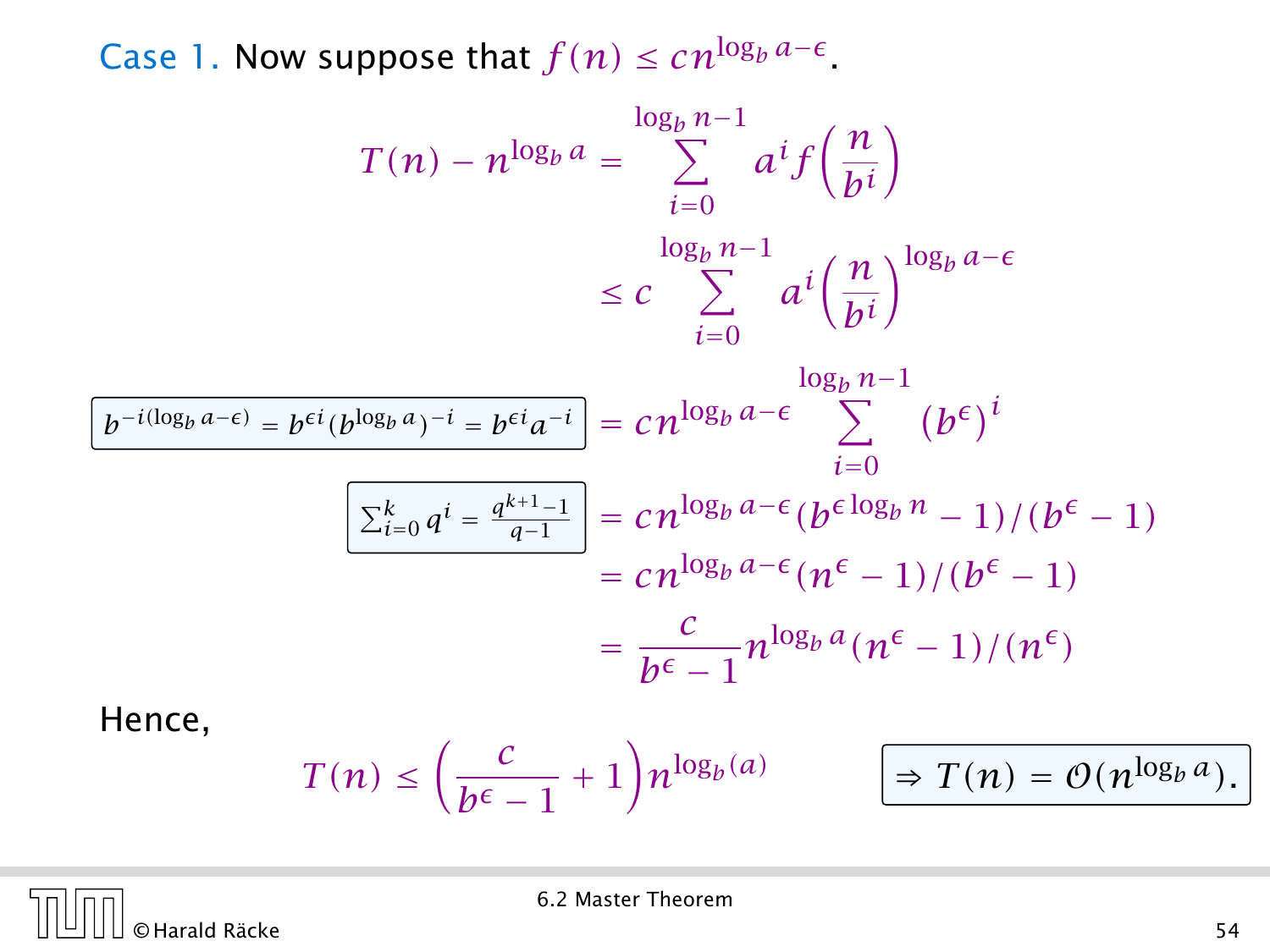Case 2. Now suppose that  $f(n) \leq c n^{\log_b a}$ .

$$
T(n) - n^{\log_b a} = \sum_{i=0}^{\log_b n - 1} a^i f\left(\frac{n}{b^i}\right)
$$
  

$$
\leq c \sum_{i=0}^{\log_b n - 1} a^i \left(\frac{n}{b^i}\right)^{\log_b a}
$$
  

$$
= c n^{\log_b a} \sum_{i=0}^{\log_b n - 1} 1
$$
  

$$
= c n^{\log_b a} \log_b n
$$

Hence,

$$
T(n) = \mathcal{O}(n^{\log_b a} \log_b n)
$$

$$
\log_b n) \quad \bigg| \Rightarrow T(n) = O(n^{\log_b a} \log n).
$$

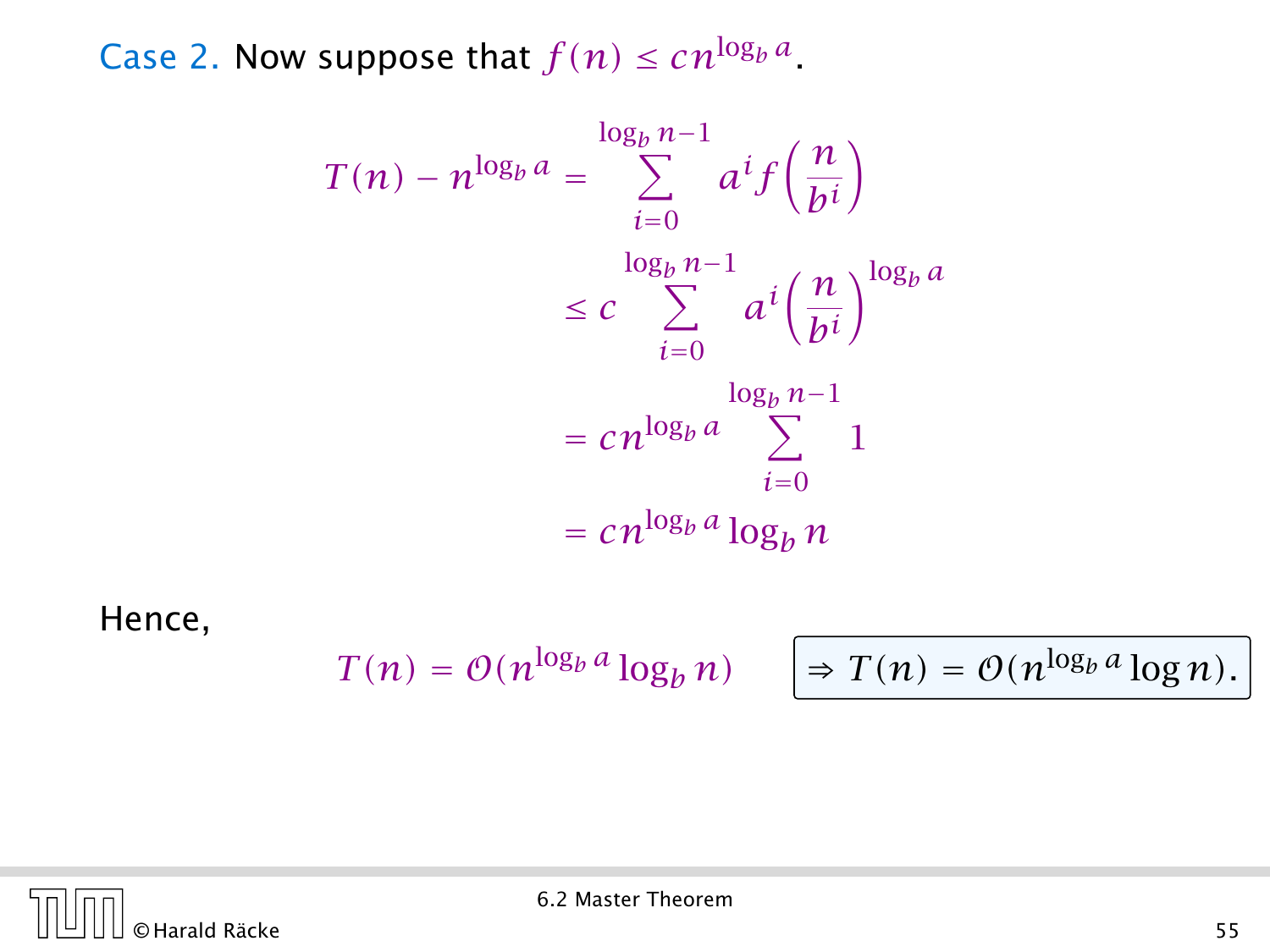Case 2. Now suppose that  $f(n) \geq c n^{\log_b a}$ .

$$
T(n) - n^{\log_b a} = \sum_{i=0}^{\log_b n - 1} a^i f\left(\frac{n}{bi}\right)
$$

$$
\geq c \sum_{i=0}^{\log_b n - 1} a^i \left(\frac{n}{bi}\right)^{\log_b a}
$$

$$
= c n^{\log_b a} \sum_{i=0}^{\log_b n - 1} 1
$$

$$
= c n^{\log_b a} \log_b n
$$

Hence,

$$
T(n) = \Omega(n^{\log_b a} \log_b n)
$$

$$
\log_b n) \quad \bigg| \Rightarrow T(n) = \Omega(n^{\log_b a} \log n).
$$

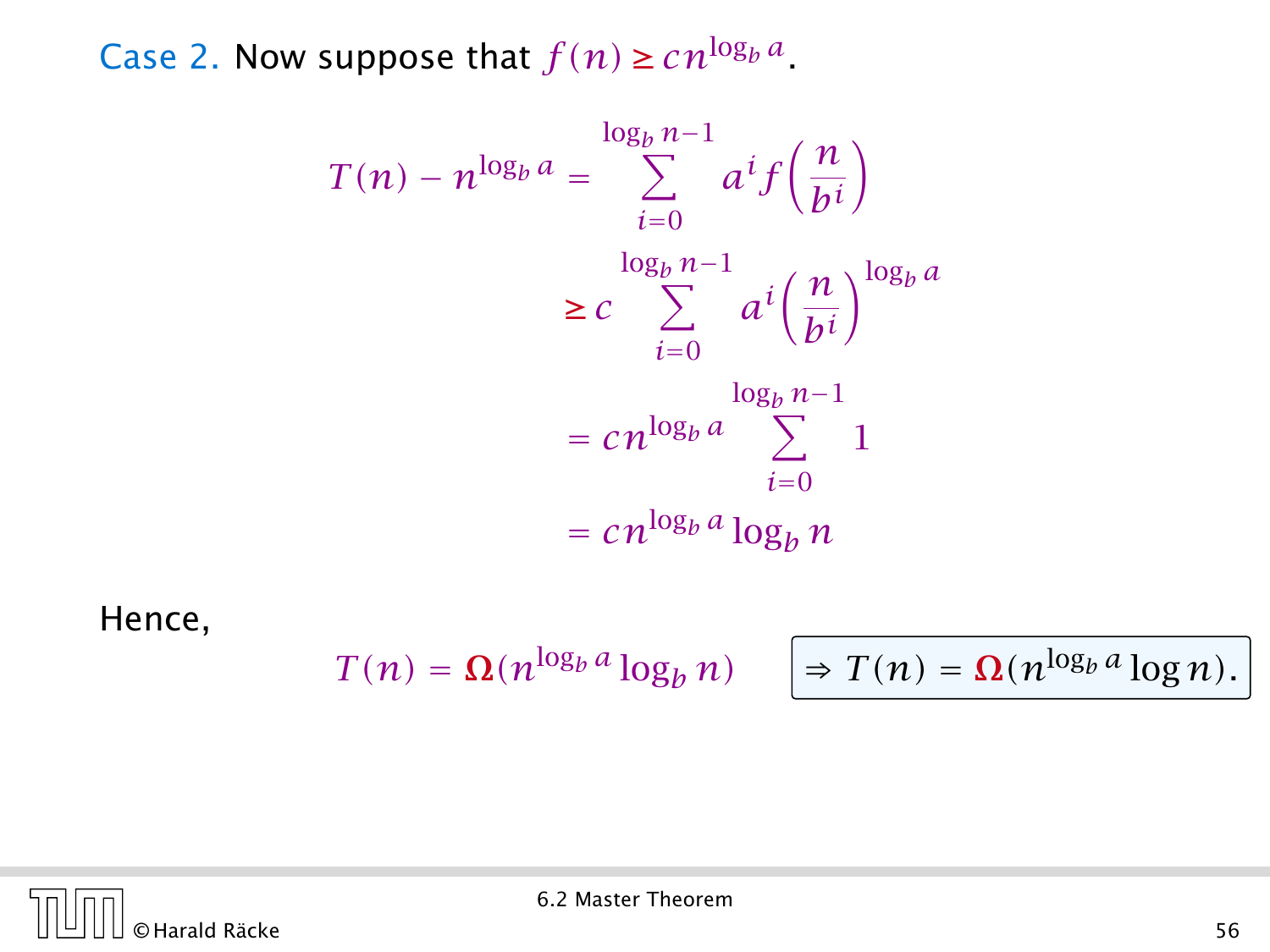Case 2. Now suppose that  $f(n) \leq c n^{\log_b a} (\log_b(n))^k$ .

$$
T(n) - n^{\log_b a} = \sum_{i=0}^{\log_b n - 1} a^i f\left(\frac{n}{b^i}\right)
$$
  
\n
$$
\leq c \sum_{i=0}^{\log_b n - 1} a^i \left(\frac{n}{b^i}\right)^{\log_b a} \cdot \left(\log_b \left(\frac{n}{b^i}\right)\right)^k
$$
  
\n
$$
\frac{n = b^{\ell} \Rightarrow \ell = \log_b n}{n} = cn^{\log_b a} \sum_{i=0}^{\ell-1} \left(\log_b \left(\frac{b^{\ell}}{b^i}\right)\right)^k
$$
  
\n
$$
= cn^{\log_b a} \sum_{i=0}^{\ell-1} (\ell - i)^k
$$
  
\n
$$
= cn^{\log_b a} \sum_{i=1}^{\ell} i^k \approx \frac{1}{k} \ell^{k+1}
$$
  
\n
$$
\approx \frac{c}{k} n^{\log_b a} \ell^{k+1} \qquad \boxed{\Rightarrow T(n) = O(n^{\log_b a} \log^{k+1} n)}.
$$

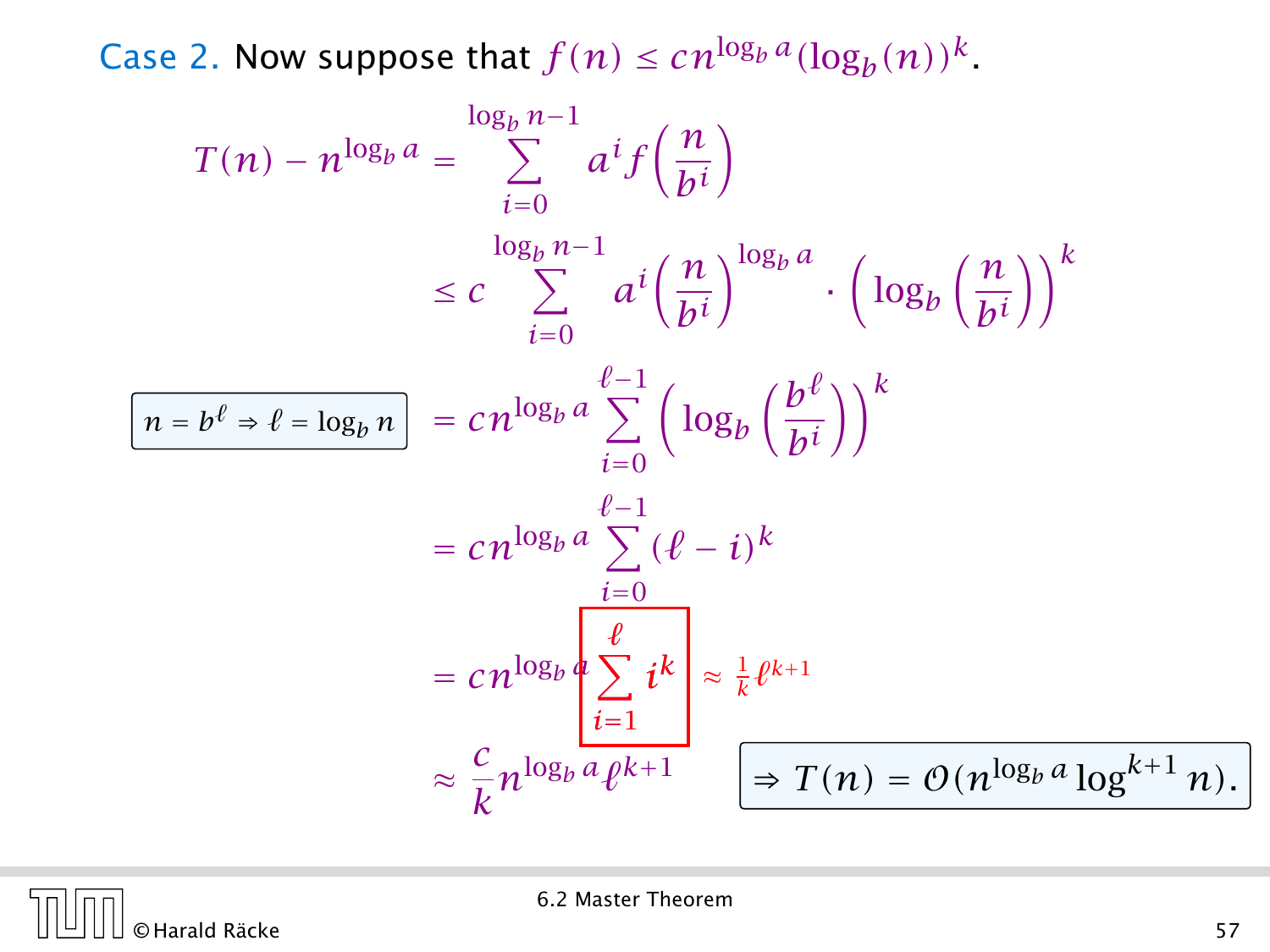Case 3. Now suppose that  $f(n) \geq dn^{\log_b a + \epsilon}$ , and that for sufficiently large *n*:  $af(n/b) \leq cf(n)$ , for  $c < 1$ .

From this we get  $a^if(n/b^i) \leq c^if(n)$ , where we assume that *n*/ $b^{i-1}$  ≥  $n_0$  is still sufficiently large.

$$
T(n) - n^{\log_b a} = \sum_{i=0}^{\log_b n - 1} a^i f\left(\frac{n}{b^i}\right)
$$
  

$$
\leq \sum_{i=0}^{\log_b n - 1} c^i f(n) + O(n^{\log_b a})
$$
  

$$
< 1: \sum_{i=0}^n q^i = \frac{1 - q^{n+1}}{1 - q} \leq \frac{1}{1 - q} \leq \frac{1}{1 - c} f(n) + O(n^{\log_b a})
$$

Hence,

*g* 

 $T(n) \leq \mathcal{O}(f(n))$ 

 $\Rightarrow$   $T(n) = \Theta(f(n)).$ 

Where did we use  $f(n) \ge \Omega(n^{\log_b a + \epsilon})$ ?

© Harald Räcke 58

6.2 Master Theorem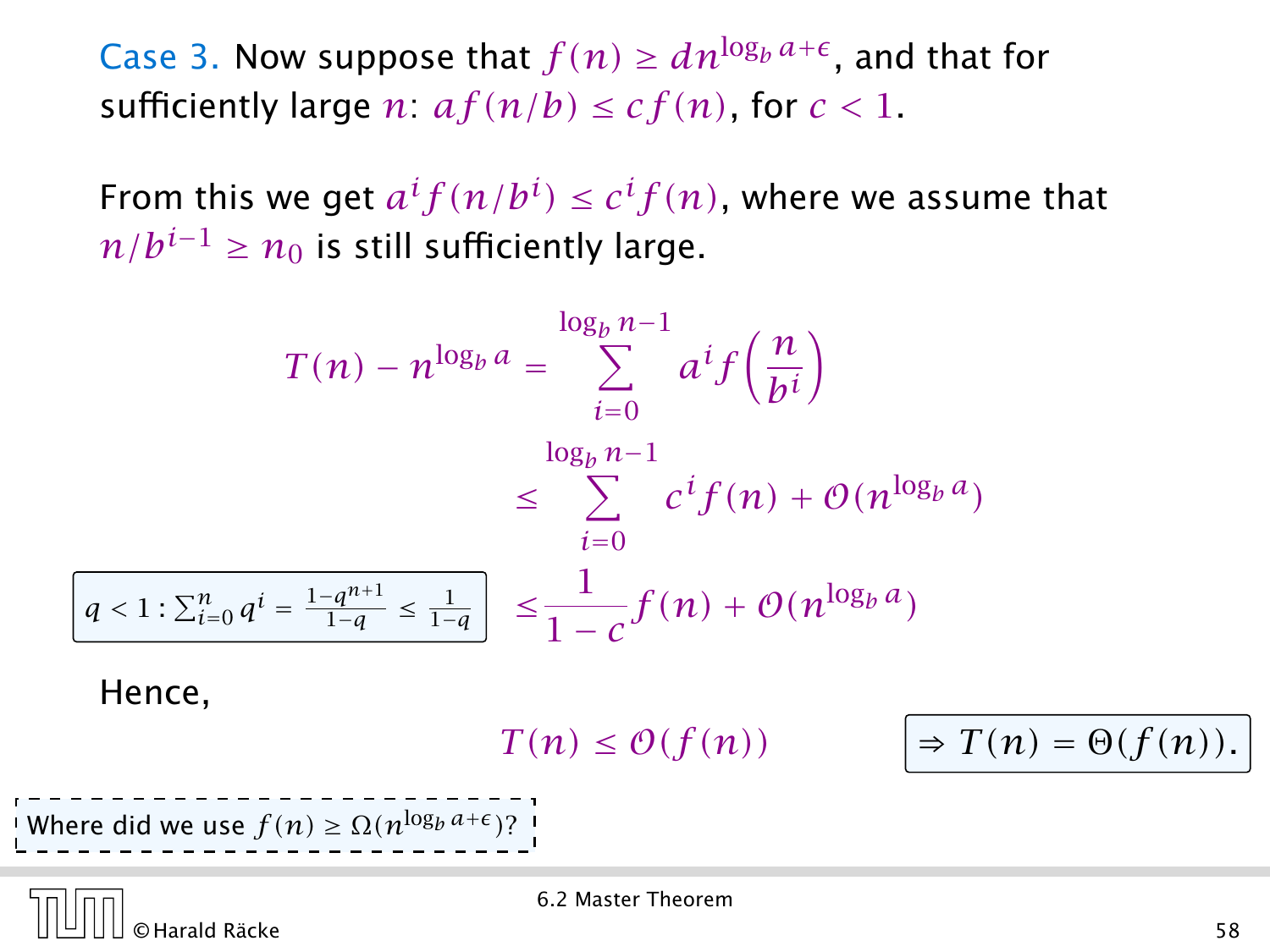Suppose we want to multiply two *n*-bit Integers, but our registers can only perform operations on integers of constant size.

For this we first need to be able to add two integers *A* and *B*:

# 1 1 0 1 1 0 1 0 1 *A* 1 0 0 0 1 0 0 1 1 *B* 1 0 0 1 1 0 1 1 1 1 0 1 1 0 0 1 0 0 0

This gives that two *n*-bit integers can be added in time  $\mathcal{O}(n)$ .

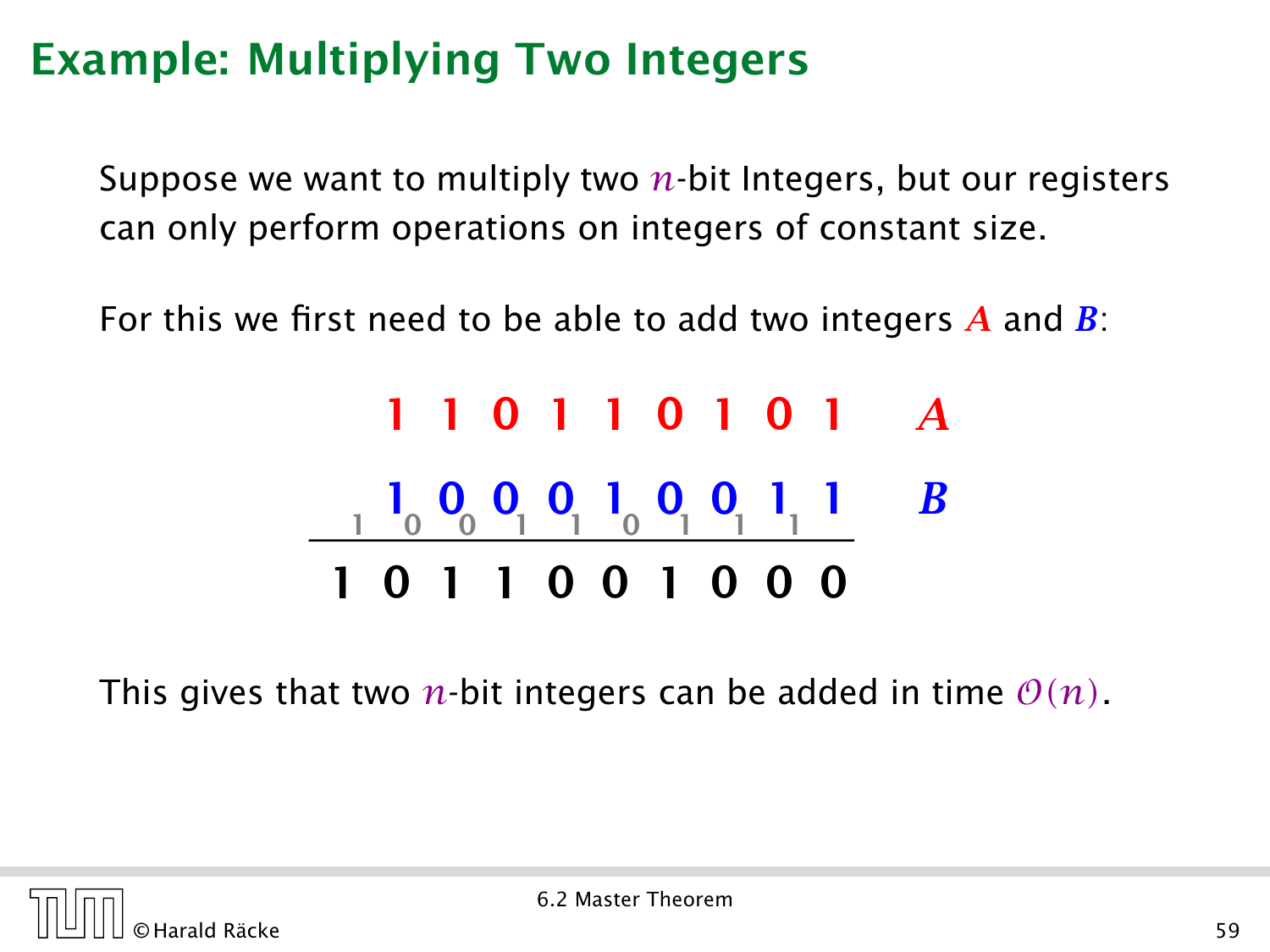Suppose that we want to multiply an *n*-bit integer *A* and an *m*-bit integer *B* ( $m \le n$ ).

|  |  | $0001 \times 1011$ |  |       |  |
|--|--|--------------------|--|-------|--|
|  |  |                    |  | 10001 |  |
|  |  | 100010             |  |       |  |
|  |  | 0000000            |  |       |  |
|  |  | 0001000            |  |       |  |
|  |  | 0 1 1 1 0 1 1      |  |       |  |

| • This is also nown as the "school" |
|-------------------------------------|
| method" for multiplying integers.   |
| • Note that the intermediate num-   |

#### bers that are generated can ha at most  $m + n \leq 2n$  bits.

#### Time requirement:

- $\blacktriangleright$  Computing intermediate results:  $\mathcal{O}(nm)$ .
- *<sup>ñ</sup>* Adding *m* numbers of length ≤ 2*n*:

 $\mathcal{O}((m+n)m) = \mathcal{O}(nm)$ .

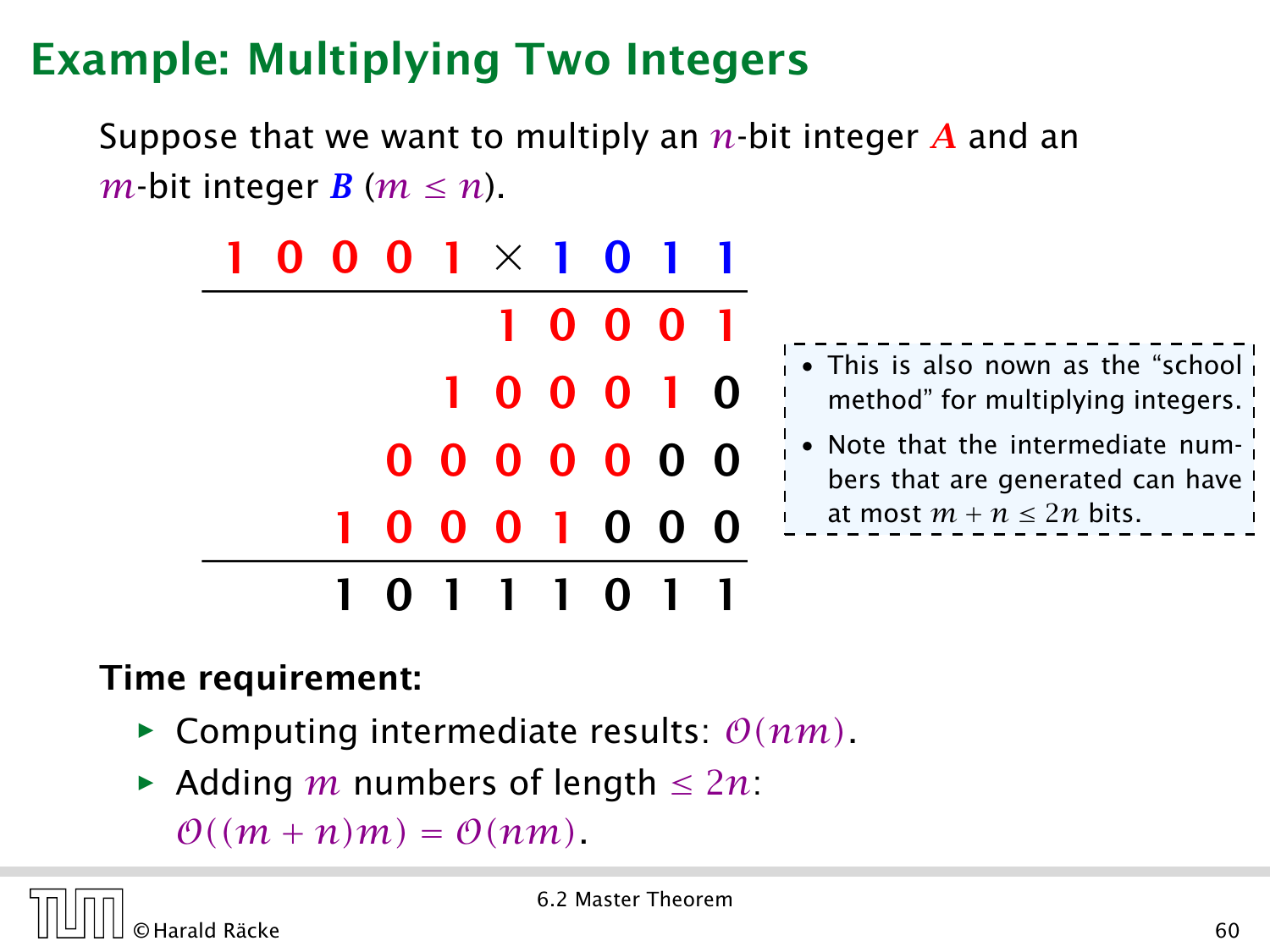#### A recursive approach:

Suppose that integers  $\boldsymbol{A}$  and  $\boldsymbol{B}$  are of length  $n = 2^k$ , for some  $k$ .



Then it holds that

$$
A = A_1 \cdot 2^{\frac{n}{2}} + A_0 \text{ and } B = B_1 \cdot 2^{\frac{n}{2}} + B_0
$$

Hence,

$$
A \cdot B = A_1 B_1 \cdot 2^n + (A_1 B_0 + A_0 B_1) \cdot 2^{\frac{n}{2}} + A_0 \cdot B_0
$$

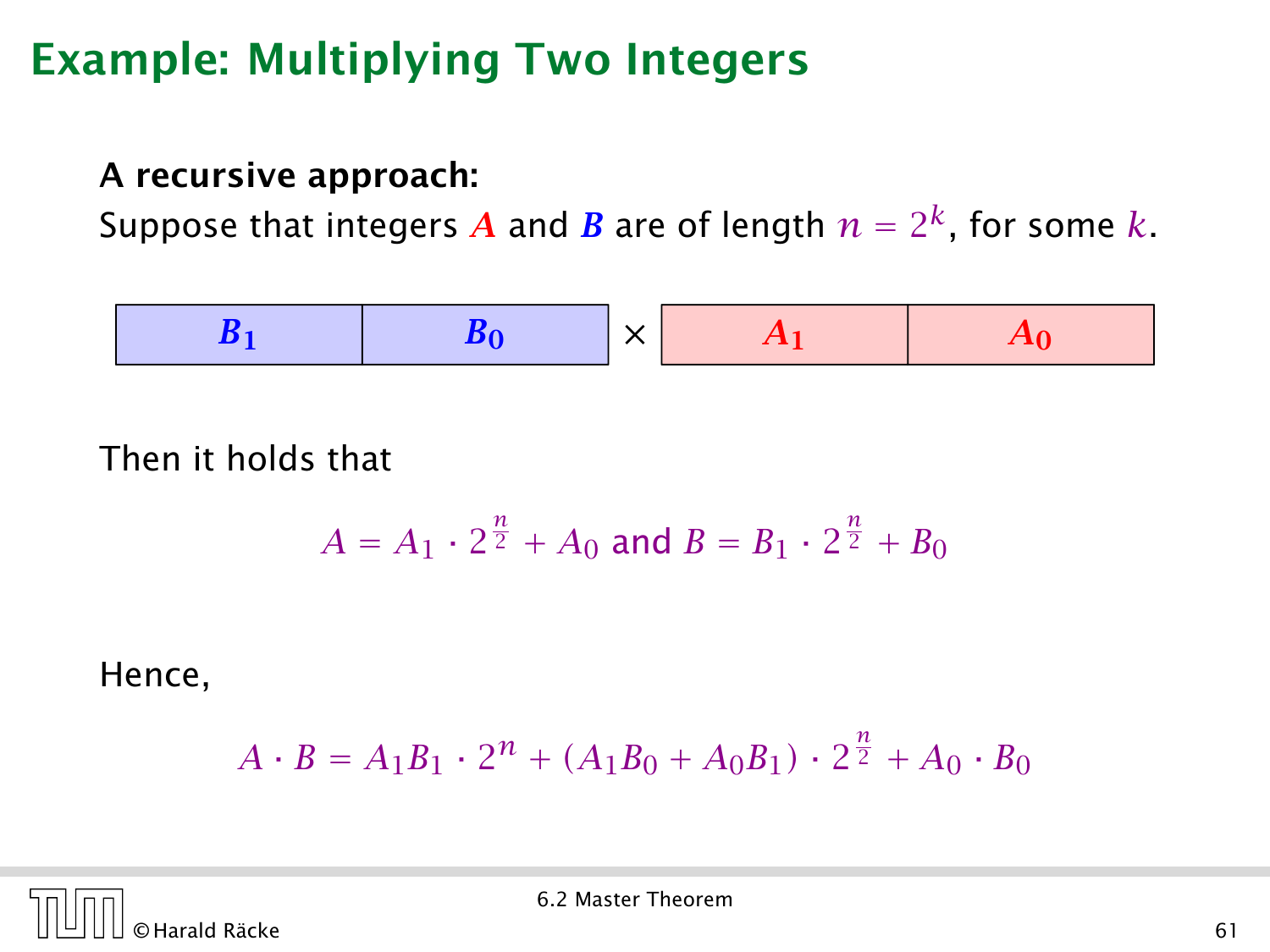| <b>Algorithm 3 mult</b> $(A, B)$                                   |                          |
|--------------------------------------------------------------------|--------------------------|
| 1: if $ A  =  B  = 1$ then                                         | $\mathcal{O}(1)$         |
| return $a_0 \cdot b_0$<br>2:                                       | $\mathcal{O}(1)$         |
| 3: split A into $A_0$ and $A_1$                                    | $\mathcal{O}(n)$         |
| 4: split B into $B_0$ and $B_1$                                    | $\mathcal{O}(n)$         |
| 5: $Z_2$ ← mult(A <sub>1</sub> , B <sub>1</sub> )                  | $T(\frac{n}{2})$         |
| 6: $Z_1 \leftarrow \text{mult}(A_1, B_0) + \text{mult}(A_0, B_1)$  | $2T(\frac{n}{2}) + O(n)$ |
| 7: $Z_0$ ← mult( $A_0, B_0$ )                                      | $T(\frac{n}{2})$         |
| 8: <b>return</b> $Z_2 \cdot 2^n + Z_1 \cdot 2^{\frac{n}{2}} + Z_0$ |                          |

We get the following recurrence:

$$
T(n) = 4T\left(\frac{n}{2}\right) + \mathcal{O}(n) \enspace .
$$

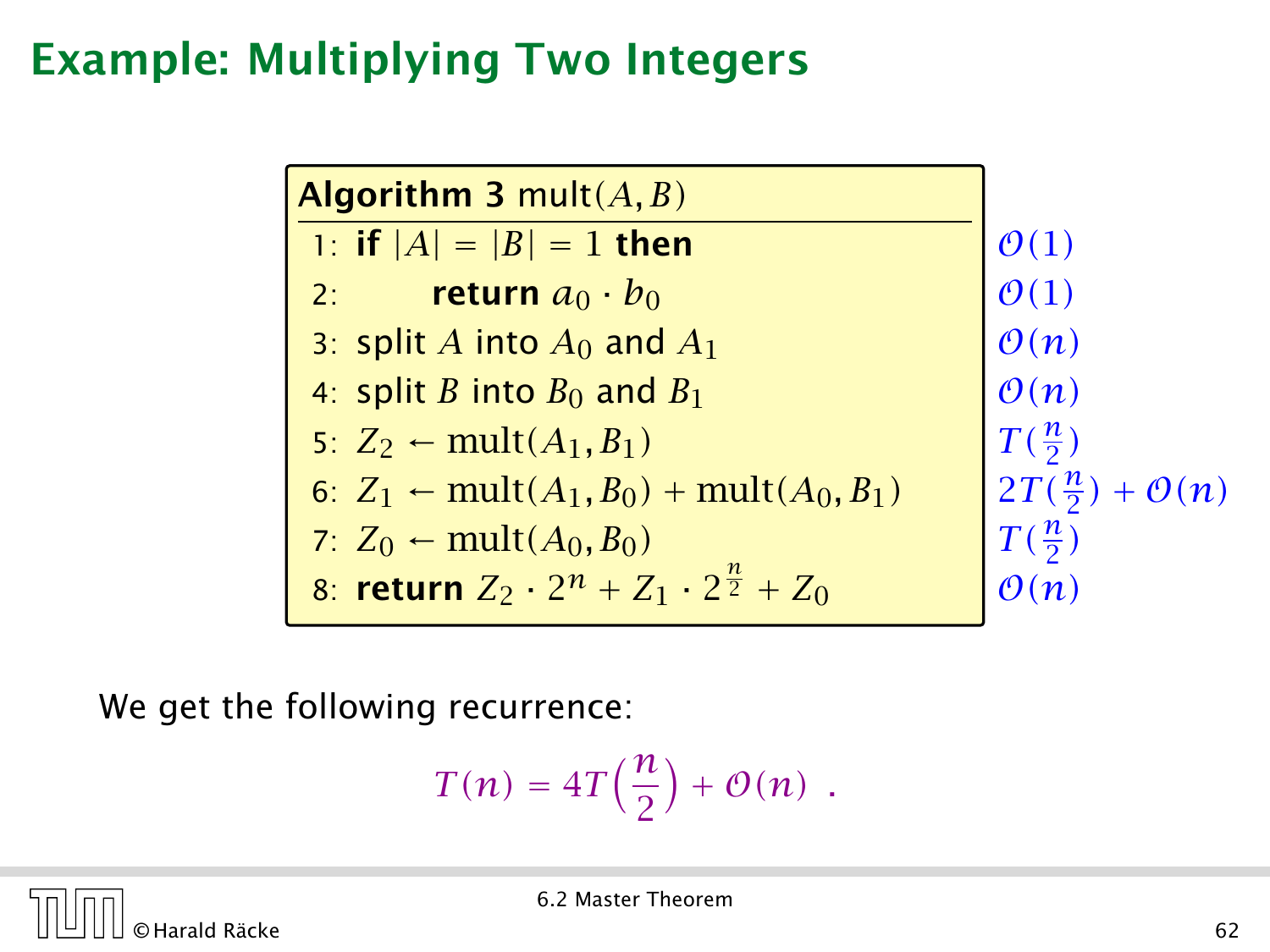**Master Theorem:** Recurrence:  $T[n] = aT(\frac{n}{b}) + f(n)$ .

• Case 1: 
$$
f(n) = O(n^{\log_b a - \epsilon})
$$
  $T(n) = \Theta(n^{\log_b a})$ 

• Case 2: 
$$
f(n) = \Theta(n^{\log_b a} \log^k n) \quad T(n) = \Theta(n^{\log_b a} \log^{k+1} n)
$$

 $\blacktriangleright$  Case 3: *f*(*n*) = Ω(*n*<sup>log<sub>*b*</sub> *a*+*ε*) *T*(*n*) = Θ(*f*(*n*))</sup>

In our case  $a = 4$ ,  $b = 2$ , and  $f(n) = \Theta(n)$ . Hence, we are in Case 1, since  $n = O(n^{2-\epsilon}) = O(n^{\log_b a - \epsilon})$ .

We get a running time of  $\mathcal{O}(n^2)$  for our algorithm.

 $\Rightarrow$  Not better then the "school method".

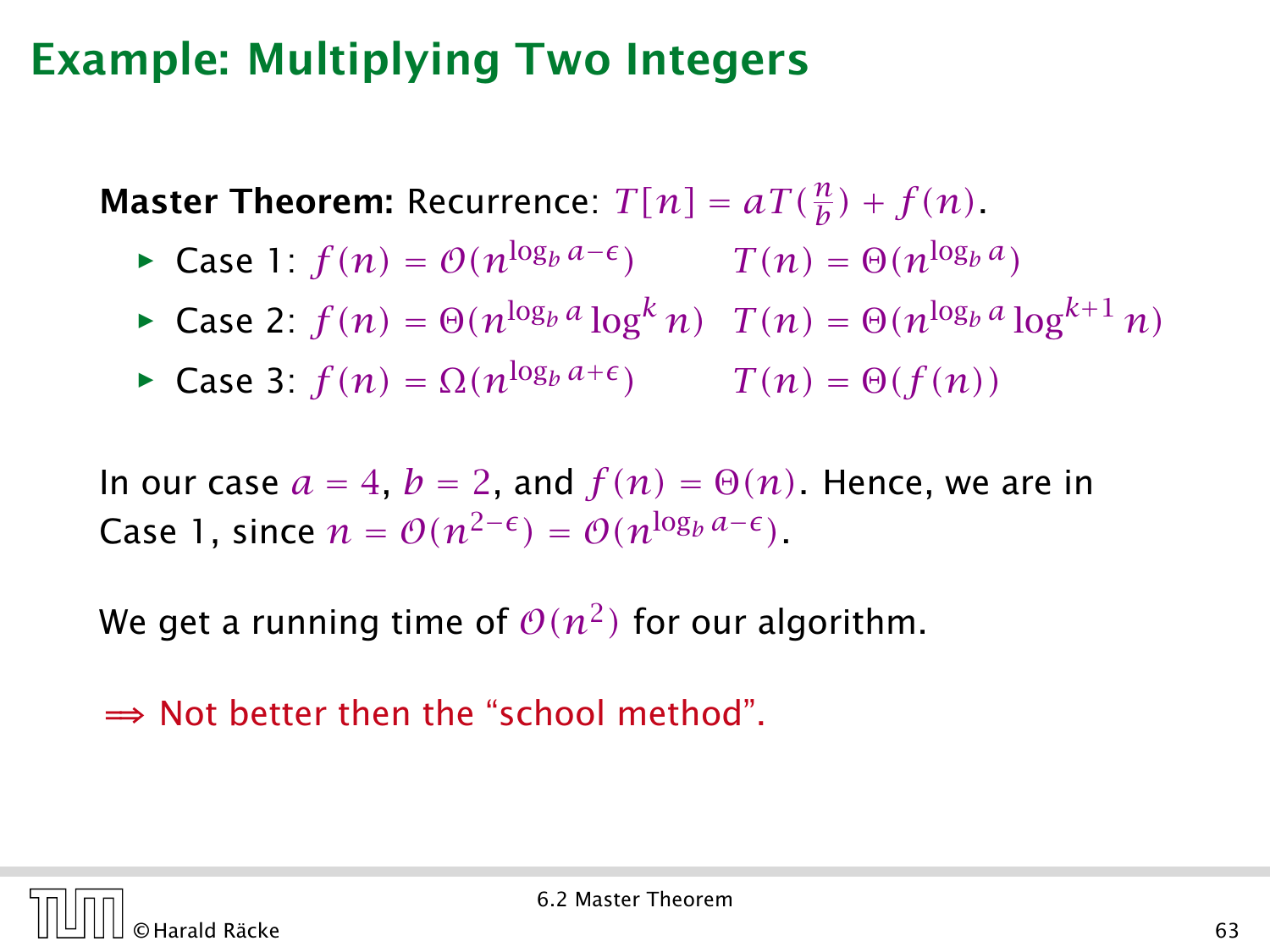We can use the following identity to compute *Z*1:

$$
Z_1 = A_1 B_0 + A_0 B_1 = Z_2 = Z_0
$$
  
=  $(A_0 + A_1) \cdot (B_0 + B_1) - A_1 B_1 - A_0 B_0$ 

| Hence,                              |                                                                    |                         |
|-------------------------------------|--------------------------------------------------------------------|-------------------------|
|                                     | <b>Algorithm 4 mult</b> $(A, B)$                                   |                         |
|                                     | 1: if $ A  =  B  = 1$ then                                         | $\mathcal{O}(1)$        |
|                                     | return $a_0 \cdot b_0$<br>2:                                       | $\mathcal{O}(1)$        |
|                                     | 3: split A into $A_0$ and $A_1$                                    | $\mathcal{O}(n)$        |
|                                     | 4: split B into $B_0$ and $B_1$                                    | $\mathcal{O}(n)$        |
| A more precise                      | 5: $Z_2$ ← mult(A <sub>1</sub> , B <sub>1</sub> )                  | $T(\frac{n}{2})$        |
| (correct) analysis                  | 6: $Z_0 \leftarrow \text{mult}(A_0, B_0)$                          | $T(\frac{n}{2})$        |
| would say that<br>computing $Z_1$   | 7: $Z_1 \leftarrow \text{mult}(A_0 + A_1, B_0 + B_1) - Z_2 - Z_0$  | $T(\frac{n}{2}) + O(n)$ |
| needs time                          | 8: <b>return</b> $Z_2 \cdot 2^n + Z_1 \cdot 2^{\frac{n}{2}} + Z_0$ | $\mathcal{O}(n)$        |
| $T(\frac{n}{2}+1)+\mathcal{O}(n)$ . |                                                                    |                         |

6.2 Master Theorem

 $\frac{1}{1}$  $\mathbf{I}$  $\mathbf{I}$  $\mathbf{I}$  $\blacksquare$  $\mathbf{I}$  $\mathbf{I}$  $\mathbf{I}$ i.